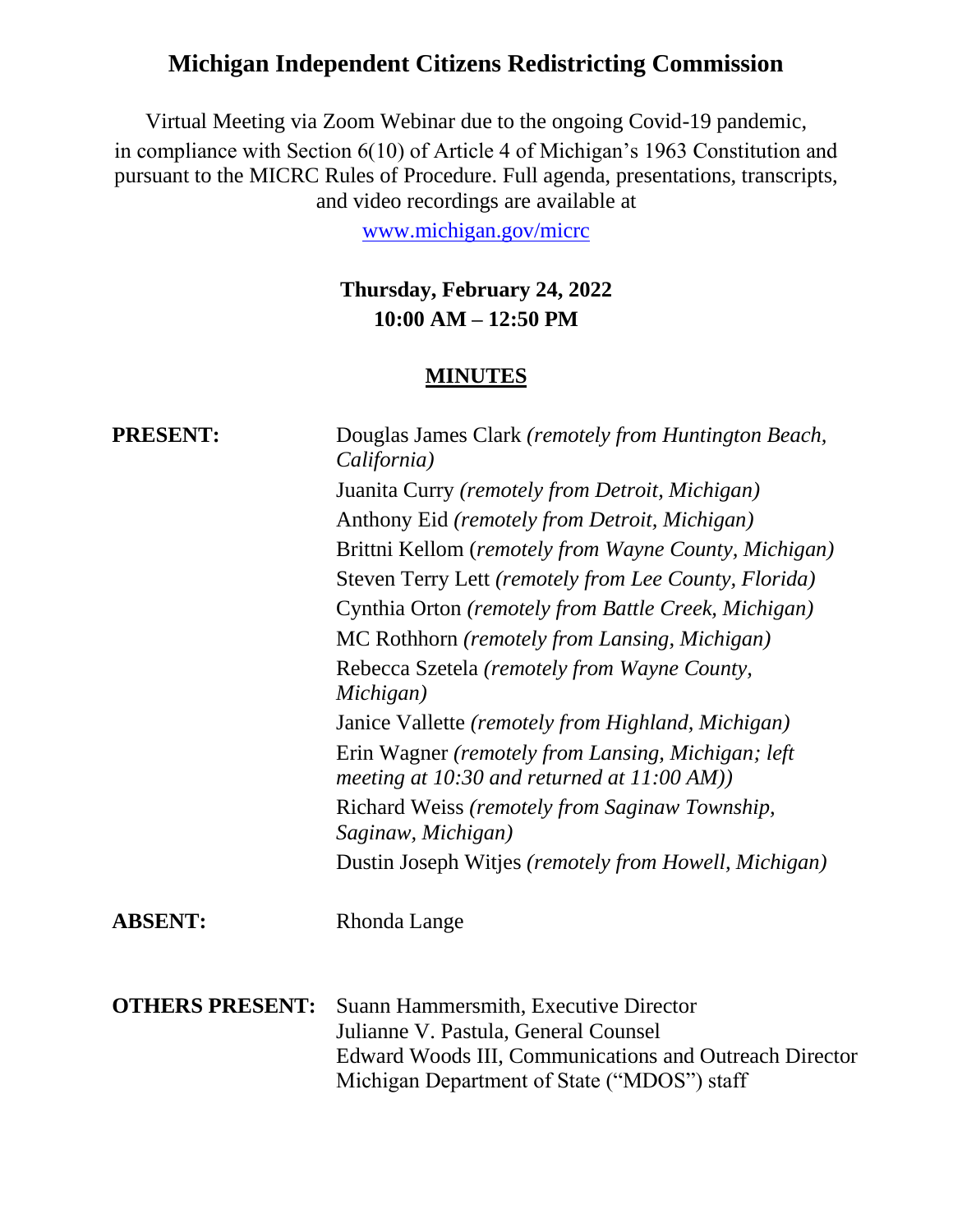### **CALL TO ORDER AND WELCOME**

Commissioner Rothhorn, Vice-Chair, called the meeting of the Michigan Independent Citizens Redistricting Commission (MICRC) to order at 10:00 AM.

### **ROLL CALL**

MDOS staff called roll. A quorum was met.

### **ADOPTION OF THE AGENDA**

**MOTION**: Amend the agenda to add review of Resolution 2022.02.17 for Consent Judgment Terms in *Wagner v. MICRC*. **Motion by Commissioner Eid. Supported by Commissioner Lett. Commissioner Szetela, Chair, held a vote by show of hands. MOTION UNANIMOUSLY APPROVED.**

**MAIN MOTION**: Commissioner Szetela, Chair, called for a motion to approve the agenda, as amended. **Motion by Commissioner Witjes. Supported by Commissioner Lett. Commissioner Szetela, Chair, held a vote by show of hands. MOTION UNANIMOUSLY APPROVED.**

# **PUBLIC COMMENT PERTAINING TO AGENDA TOPICS**

Commissioner Szetela, Chair, put the motion "to begin the public comment pertaining to agenda topics portion of the agenda" which was adopted. Three individuals provided remote public comment: James Gallant, Anthony Scannell, and Howard Baron.

A full inventory of live and written public comment is available at [www.michigan.gov/micrc.](http://www.michigan.gov/micrc)

# **UNFINISHED BUSINESS**

a. Contract Change Notice for Federal Compliance, LLC, Resolution 2022.02.10 Executive Director Hammersmith provided an update on a contract change notice.

> **MOTION**: Commissioner Szetela, Chair, called for a motion to adopt Resolution 2022.02.10., Contract Change Notice for Federal Compliance, LLC. **Motion by Commissioner Lett. Supported by**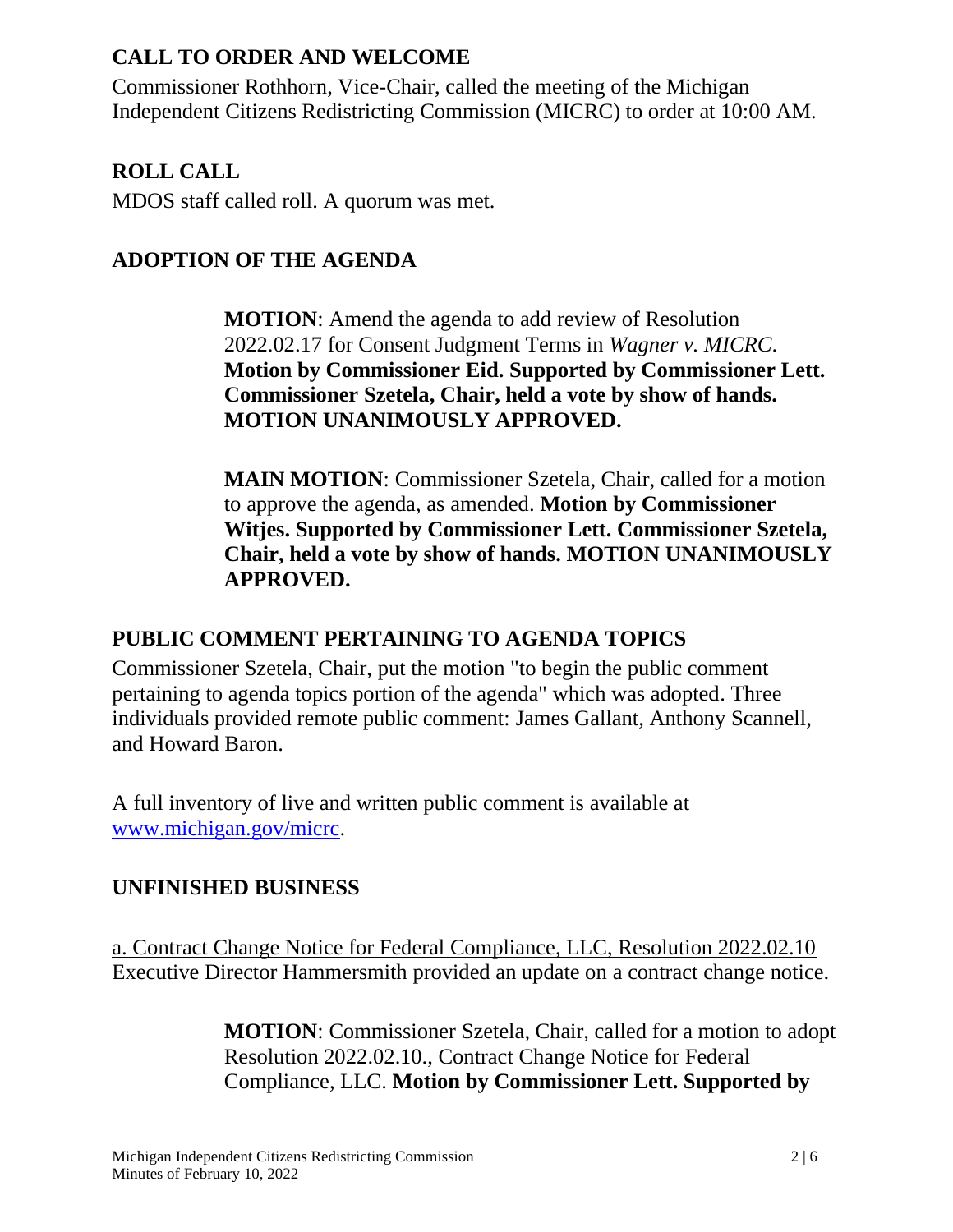### **Commissioner Weiss. Commissioner Szetela, Chair, held a vote by show of hands. MOTION UNANIMOUSLY APPROVED.**

b. Contract Change Notice for Election Data Services, Resolution 2022.02.11 Executive Director Hammersmith provided an update on a contract change notice.

> **MOTION**: Commissioner Szetela, Chair, called for a motion to adopt Resolution 2022.02.11, Contract Change Notice for Election Data Services. **Motion by Commissioner Witjes. Supported by Commissioner Lett. Commissioner Szetela, Chair, held a vote by show of hands. MOTION UNANIMOUSLY APPROVED.**

#### **NEW BUSINESS**

a. Budget Recommendations. Executive Director Hammersmith provided budget recommendations to the Commission.

 **1.** Amend Fink Bressack Contract

**MOTION**: Approve Resolution 2022.02.12, Amend Fink Bressack contract. **Motion by Commissioner Lett. Supported by Commissioner Weiss. Commissioner Szetela, Chair, held a vote by show of hands. MOTION UNANIMOUSLY APPROVED.**

 **2.** Amend BakerHostetler Contract

**MOTION**: Approve Resolution 2022.02.13 Amend BakerHostetler contract. **Motion by Commissioner Lett. Supported by Commissioner Weiss. Commissioner Szetela, Chair, held a vote by show of hands. MOTION UNANIMOUSLY APPROVED.**

#### **3. Robert Half Paralegal Agreement Extension**

**MOTION**: Amend Resolution 2022.02.14 to increase the paralegal hours of work per week from 20 to up to 40. **Motion by Commissioner Lett. Supported by Commissioner Clark. Commissioner Szetela, Chair, held a vote by show of hands. MOTION UNANIMOUSLY APPROVED.**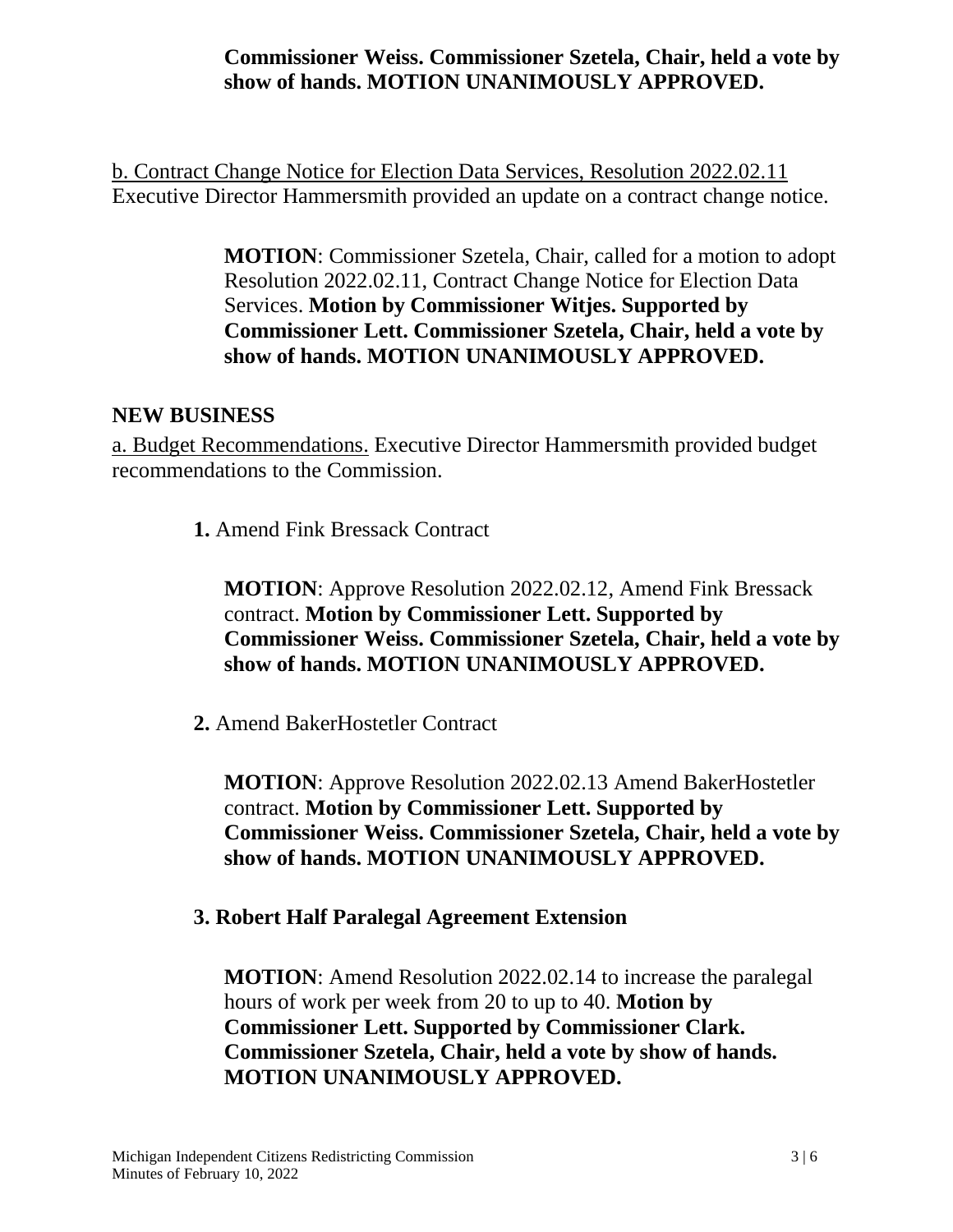**MAIN MOTION**: Approve Resolution 2022.02.14 to extend the time for the agreement, and as amended, to increase the hours per week. **Motion by Commissioner Lett. Supported by Commissioner Witjes. Commissioner Szetela, Chair, held a vote by show of hands. MOTION UNANIMOUSLY APPROVED.**

# **4. Amend Budget, per Recommendations and Contract Extensions, Resolution 2022.02.15**

**MOTION**: Approve Resolution 2022.02.15 to Adopt Budget Recommendations for the 2022 Fiscal Year. **Motion by Commissioner Lett. Supported by Commissioner Witjes. Commissioner Szetela, Chair, held a vote by show of hands. MOTION UNANIMOUSLY APPROVED.**

b. Amendments to Policies and Procedures. Executive Director Hammersmith provided recommended policy and procedure updates to the Commission.

- 1. Draft Amendments to FOIA Procedures and Guidelines, Written Public Summary of MICRC FOIA Procedures and Guidelines, and FOIA Form
- 2. Resolution 2022.02.16, Policy and Procedure Updates

**MOTION**: Approve Resolution 2022.02.16 to clarify term "General Counsel" after February 25, 2022 to include services provided by Fink Bressack, and FOIA/Public Record Request and Parliamentarian services provided by MDOS. **Motion by Commissioner Lett. Supported by Commissioner Curry. Commissioner Szetela, Chair, held a vote by show of hands. MOTION UNANIMOUSLY APPROVED.**

c. Resolution 2022.02.17, Authorize Consent Agreement Terms in *Wagner v. MICRC*

> **MAIN MOTION**: Approve Resolution 2022.02.17, Consent Agreement Terms in *Wagner v, MICRC*. **Motion by Commissioner Lett. Supported by Commissioner Clark. Commissioner Szetela, Chair, held a vote by show of hands. MOTION UNANIMOUSLY APPROVED.**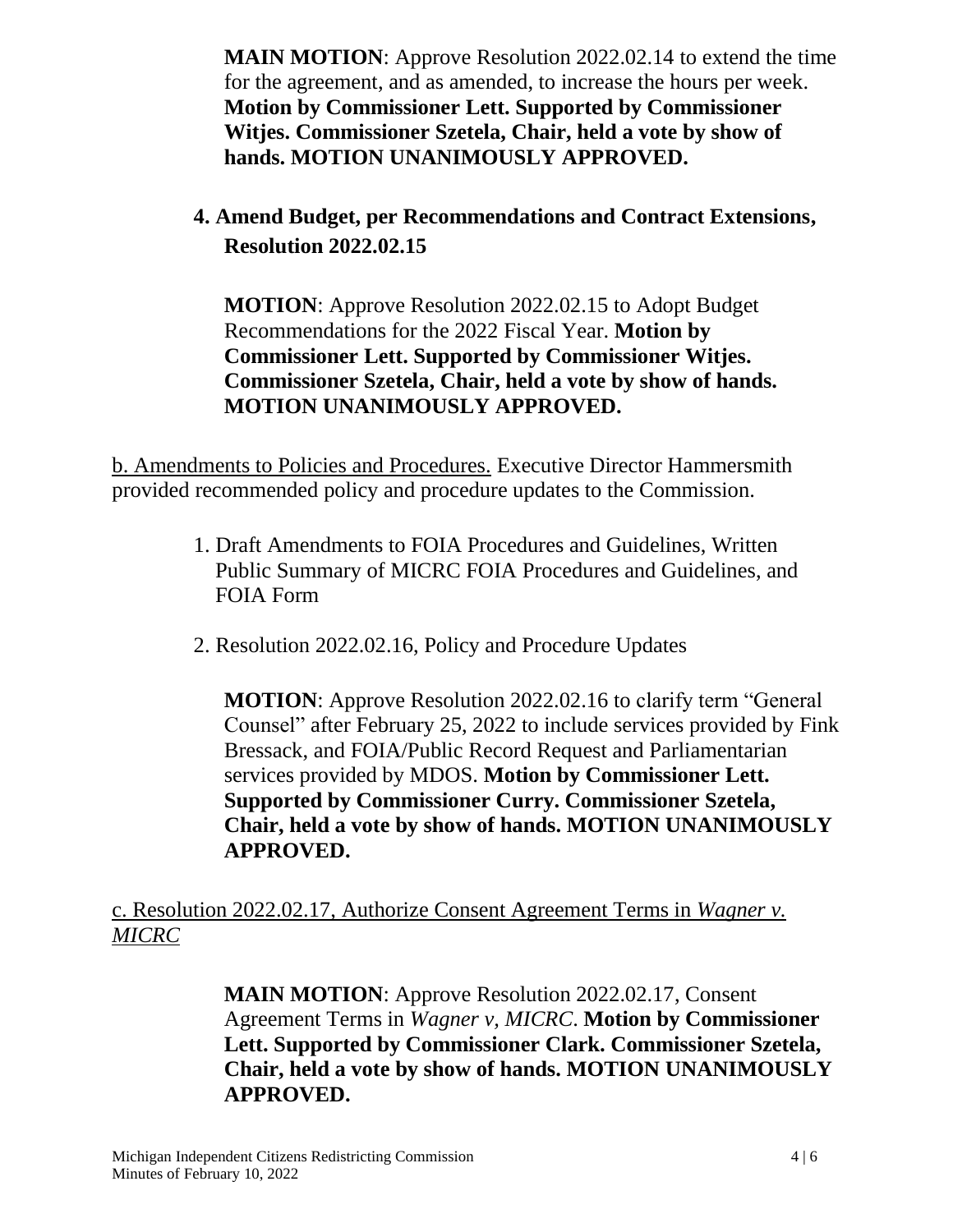**MOTION**: Increase Commissioner salaries by 7%. **Motion by Commissioner Witjes. Supported by Commissioner Curry. Commissioner Szetela, Chair, held a vote by roll call. MOTION APPROVED BY ROLL CALL VOTE.**

**Voting Yes:** Commissioners Curry, Eid, Kellom, Lett, Rothhorn, Szetela, Vallette, Witjes

**Voting No:** Commissioners Clark, Orton, Weiss

# **APPROVAL OF MINUTES**

**MOTION**: Commissioner Szetela, Chair, called for a motion to approve the meeting minutes from February 10, 2022. **Motion by Commissioner Witjes. Supported by Commissioner Curry. Commissioner Szetela, Chair, held a vote by show of hands. MOTION UNANIMOUSLY APPROVED.**

### **STAFF REPORTS**

- a. Executive Director. Executive Director Hammersmith provided a report.
- b. Communications and Outreach Director. Communications and Outreach Director Woods provided a report.

**MDOS UPDATES** MDOS staff provided a report.

**CLOSED SESSION** At 10:52 AM, Commissioner Szetela, Chair, transitioned the Commission into a closed session to discuss litigation, per Resolution 2022.02.01, adopted February 10, 2022. The closed session was called to order at 11:00 AM and was adjourned at 11:45 AM. The purpose of the discussion was to determine legal strategy and discuss pending litigation brought against the Commission.

**RECESS** At 11:45 AM, Commissioner Szetela, Chair, put the motion "to recess for 30 minutes until 12:15 PM" which was adopted.

**CALL TO ORDER** Commissioner Szetela, Chair, called the meeting of the Michigan Independent Citizens Redistricting Commission back to order at 12:17 PM.

**ROLL CALL** MDOS staff called roll. A quorum was met.